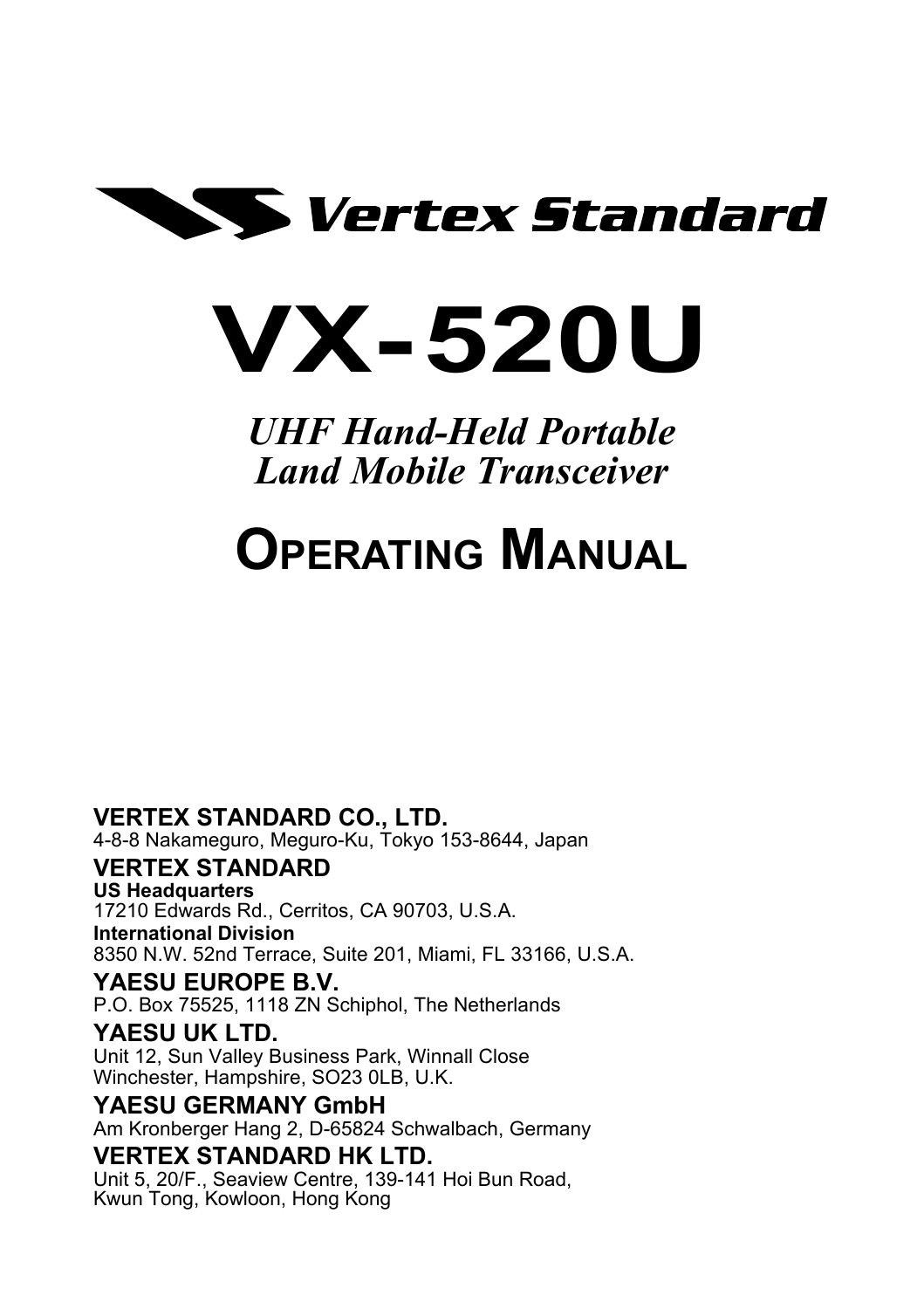# **Congratulations!**

You now have at your fingertips a valuable communications tool - a **VERTEX STANDARD** two-way radio! Rugged, reliable and easy to use, your **VERTEX STANDARD** radio will keep you in constant touch with your colleagues for years to come, with negligible maintenance down time.

Please take a few minutes to read this manual carefully. The information presented here will allow you to derive maximum performance from your radio. After reading it, keep the manual handy for quick reference, in case questions arise later on.

We're glad you joined the **VERTEX STANDARD** team. Call on us any time, because our business is communications. Let us help you get your message across.

#### **IMPORTANT NOTICE!**

The following device operating configurations must be satisfied:

- $\Box$  This radio is restricted to occupational use, work related operations only where the radio operator must have the knowledge to control its RF exposure conditions.
- $\Box$  The radio must be used with a maximum operating duty cycle not exceeding 50%, in typical Push-to-Talk configurations.
- $\Box$  When transmitting, hold the radio in a vertical position with its microphone 1 to 2 inches (2.5 to 5 cm) away from your mouth and keep the antenna at least 1 inch (2.5 cm) away from your head and body.

#### **Notice**

There are no user-serviceable points inside this transceiver. All service jobs must be referred to your Authorized Service Center or Network Administrator.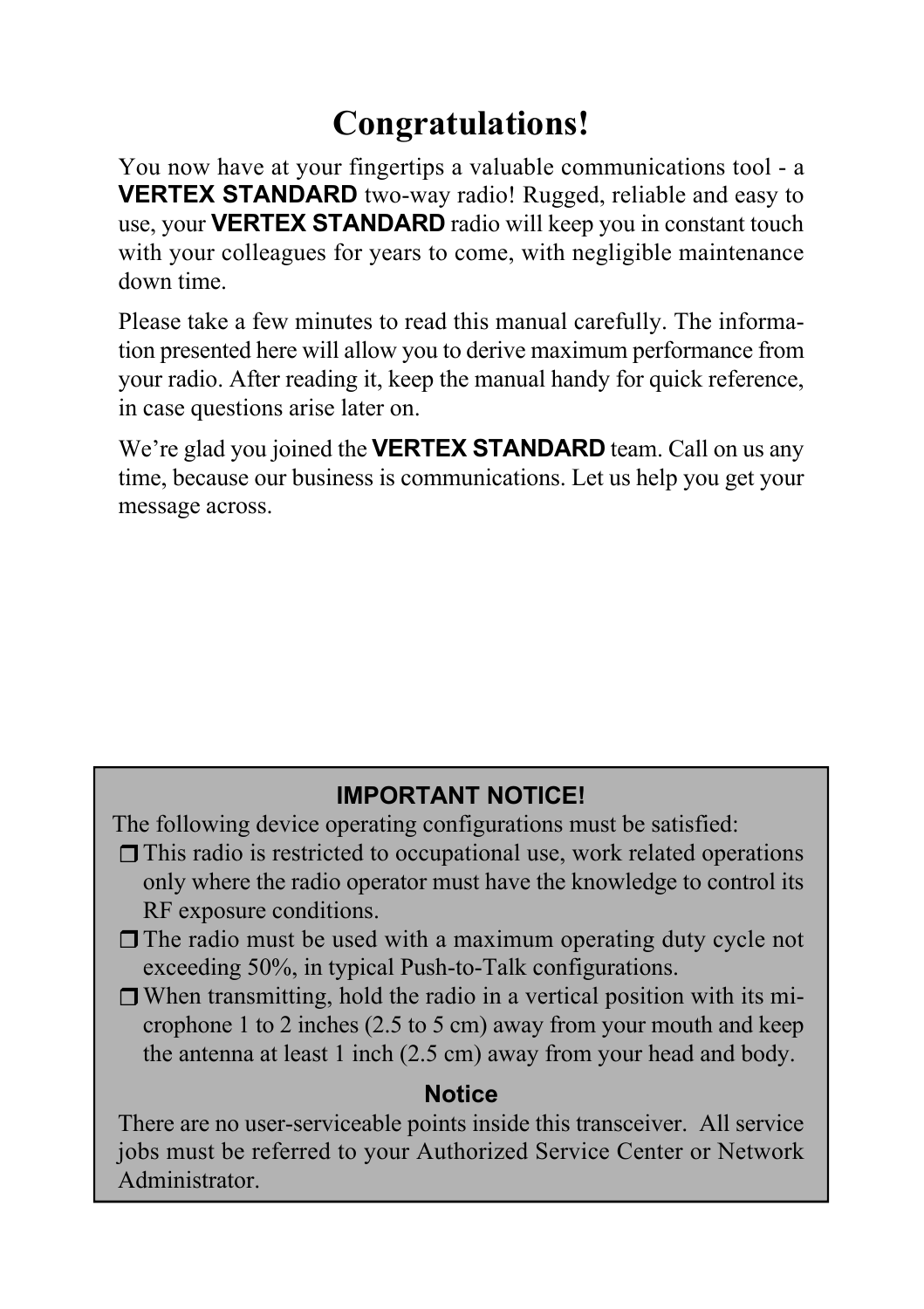*VX-520U OPERATING MANUAL*

# **VX-520U**

#### **UHF Hand-Held Portable Land Mobile Transceiver**

The VX-520U is a frequency-synthesized, microprocessor-controlled FM hand-held portable transceiver providing up to five watts of power output on up to 32 channels in the UHF Land Mobile Band. Designed specifically for commercial and professional applications, the VX-520U is housed in highstrength die-cast aluminum alloy, sealed to MIL-810 C, D & E intrinsically safe  $(I/S)$ and weather-tight specifications.

**vark** 

User selectable features include a four-mode display with channel name or number, upright or inverted for easy viewing when on your belt; selective channel scanning, adjustable-pause priority scanning, and variable transmitter power output.

Other user-selectable features include pushbutton display illumination, 2-tone decoder enable/disable (with optional F2D-5 Unit installed), and manual squelch override. The VX-520U is easily programmed by your dealer using a Vertex Standard Service Kit with an IBM PC-compatible computer.

Please read this manual carefully to become familiar with the features of the VX-520U.

*1*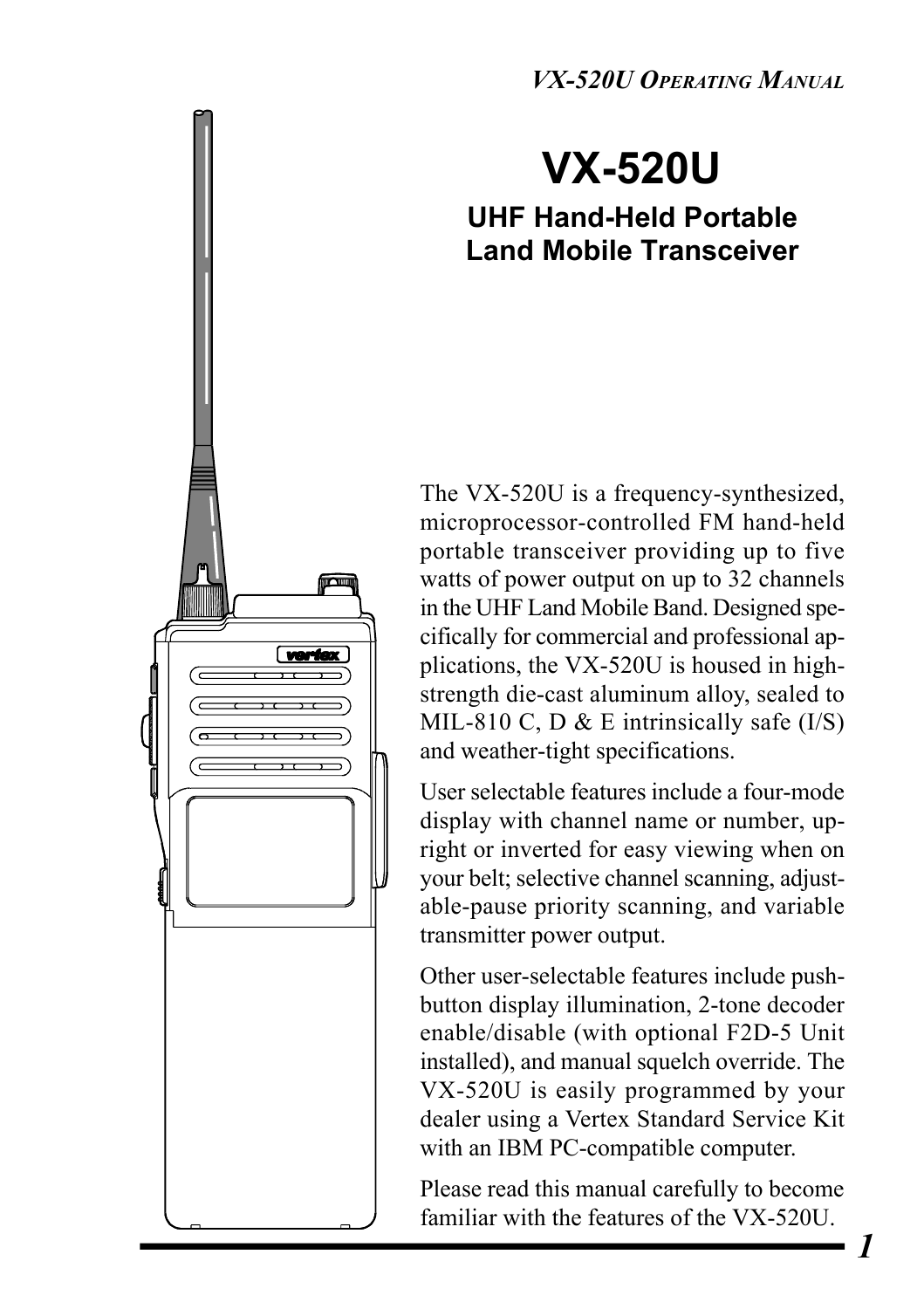# **CONTROLS & CONNECTORS**

*Top panel*



# ¿ **VOL Control**

This control adjusts the volume of the receiver, and turns the radio off when rotated fully counterclockwise to the click-stop

# £ **S/DW Button (Scan/Dual Watch)**

Pressing and holding this button more than 2 seconds (but less than 4 seconds) turns the channel scanner on and off. Pressing and holding this button more than 4 seconds activates the Dual Watch feature (explained later).

# ¬ **DISP Button**

Pressing and holding this button more than 2 seconds (but less than 4 seconds) activates functions as programmed by your dealer and determined by your system requirements (See "**PRE-PROGRAMMED FUNCTIONS**", page 13). Pressing and holding this button more than 4 seconds inverts the LCD display to either frontward or backward facing readout (the backward display is convenient for viewing when wearing the transceiver on your belt).

# Ã **A/B Toggle Switch**

The 32 available channels in the VX-520U can be organized into 2 groups with up to 16 channels in each. Toggle this switch to select a group "**A**" or "**B**" for operation.

*2*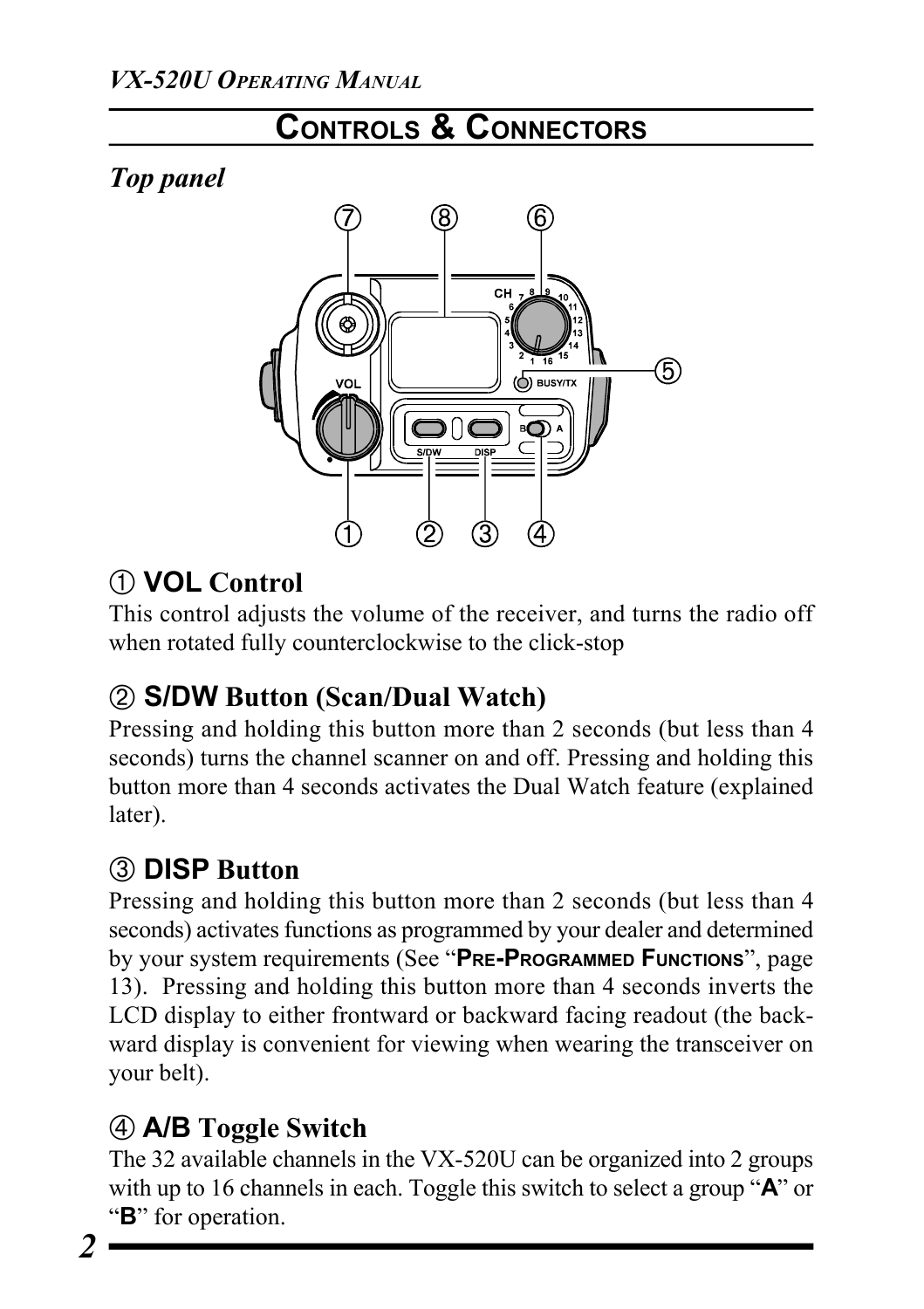# **CONTROLS & CONNECTORS**

# ƒ **BUSY/TX Indicator**

This lamp blinks green when a signal is being received (or the squelch is opened by pressing the **MON RES** button) and red when transmitting. To avoid interference, do not transmit if the lamp is glowing green. When the battery almost depleted, this lamp blinks red, indicating that the battery needs recharging or replacement very soon.

# Å **CH Rotary Selector**

This rotary switch selects the operating channel. If a channel is selected that is not available for operation, "**----**" is displayed, accompanied by a rapid warning beeper (2 beeps/sec.).

## Æ **Antenna Jack**

This threaded-type jack accepts the supplied flexible antenna. Any other antenna types used here must be designed for the programmed operating frequencies.

# « **Liquid Crystal Display**

In addition the channel number name, the display includes some operating status symbols, indicated in the diagram below.

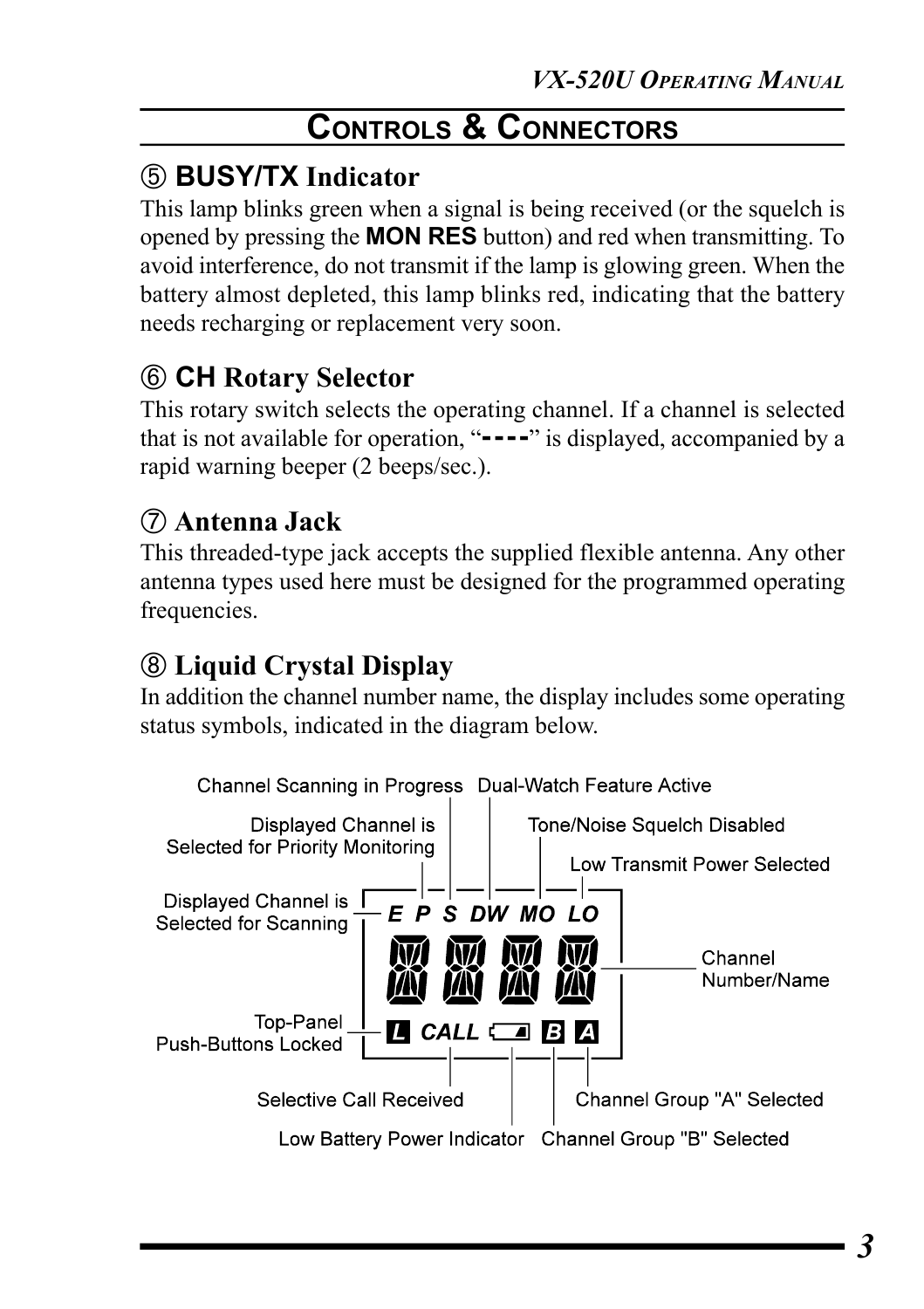

# ¿ **MON RES (Monitor/Reset) Button**

Pressing and holding this button more than 2 seconds (but less than 4 seconds) disables the tone squelch, and permits monitoring of stations transmitting on the selected channel while still keeping your receiver quiet from noise ("*MO*" will appear at the top right of the LCD). Press it again to only hear calls within your network.

Pressing and holding this button more than 4 seconds toggles the tone and noise squelch override, allowing all stations (and noise) on the channel to be heard. This may be used to hear weak stations whose signals would not normally open the squelch. Do this to pre-adjust the **VOL**ume control before receiving calls.

#### *(With Selective Calling Option)*

When the two-tone sequential decoder unit (F2D-5) is installed, and a selective call has been received ("*CALL*" indicator on), pressing and holding this button more than 2 seconds (but less than 4 seconds) will reset the call function on the current channel and silence the receiver, otherwise pressing and holding this button more than 4 seconds resets the call function on ALL channels.

*4*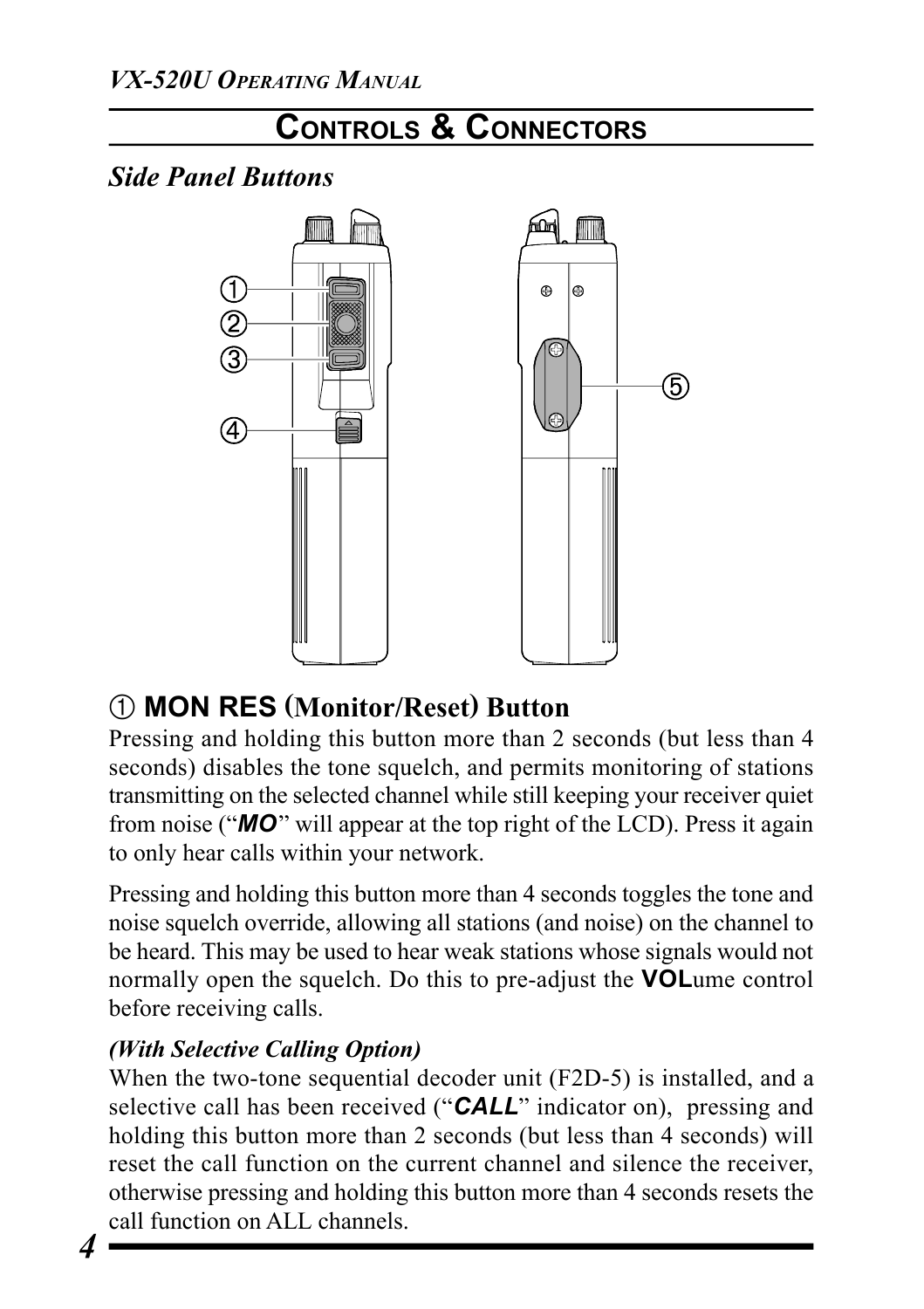# **CONTROLS & CONNECTORS**

#### £ **PTT (Push-To-Talk) button**

Hold this button to transmit (the "**BUSY/TX**" indicator glows red).

# ¬ **LAMP/LOCK button**

Press this button momentarily to illuminate the display for five seconds. Pressing and holding this button locks top-panel push-buttons (**S/DW**, **DISP**, and the optional DTMF keypad); this can be enabled to prevent radio settings from being disturbed.

#### Ã **Battery Release button**

Slide this button in the direction of the arrow (upward) for battery removal.

# ƒ **EAR and MIC Jacks**

These jacks primarily intended for use with the optional **MH-45E2B** External Speaker/Microphone. An external earphone can be used in the larger jack, in which case the internal speaker will be disabled. When these jacks are not used, make sure the plastic cap and its two screws are in place to protect the insides of the transceiver.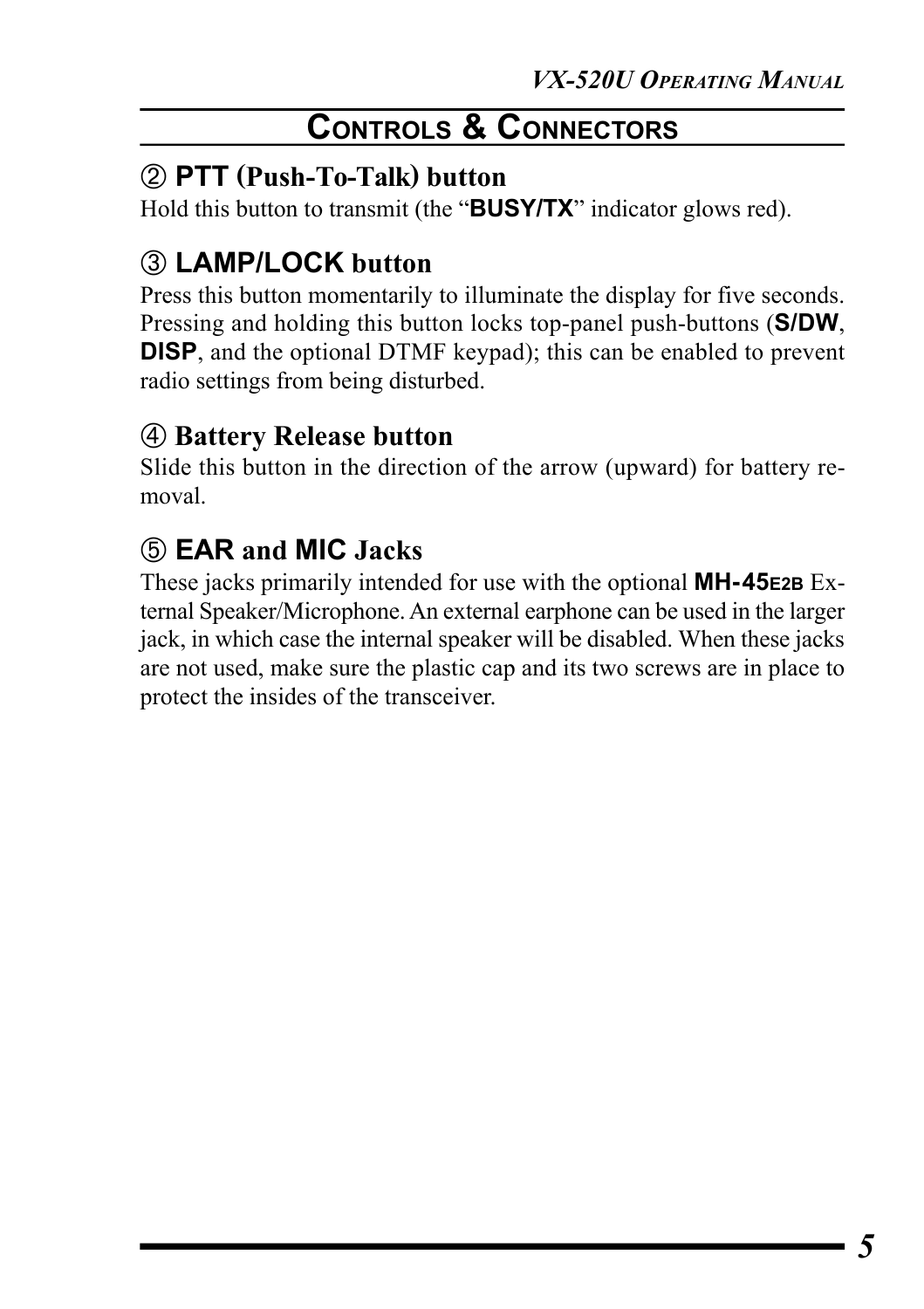#### *Preliminaries*

If the transceiver has not been used since leaving the factory, fully charge the battery using **VAC-520** Rapid Desktop Charger before using it.

Mount the battery on the transceiver as described and shown in the illustration below. Also, install the antenna on the jack on top of the transceiver by screwing the connector into the jack until it is finger-tight.

# *Battery Removal & Replacement*

- ¶ Make sure that the **VOL** control is set into the off click-stop, and remove the protective soft or hard case, if used.
- $\overline{O}$  Grasp the transceiver with your left hand, so your palm is over the speaker and your thumb is on the Battery Release Button.
- $\circ$  Move the button in the direction indicated by the arrowhead, while using your right hand to slide the battery pack toward the side with the button. The battery pack should slide smoothly out of its track.
- $\overline{O}$  To replace the Ni-Cd pack, repeat the second and third steps above, simply sliding the battery case in the other direction after aligning the shorter side of the battery pack with the track below the Battery Release Button.

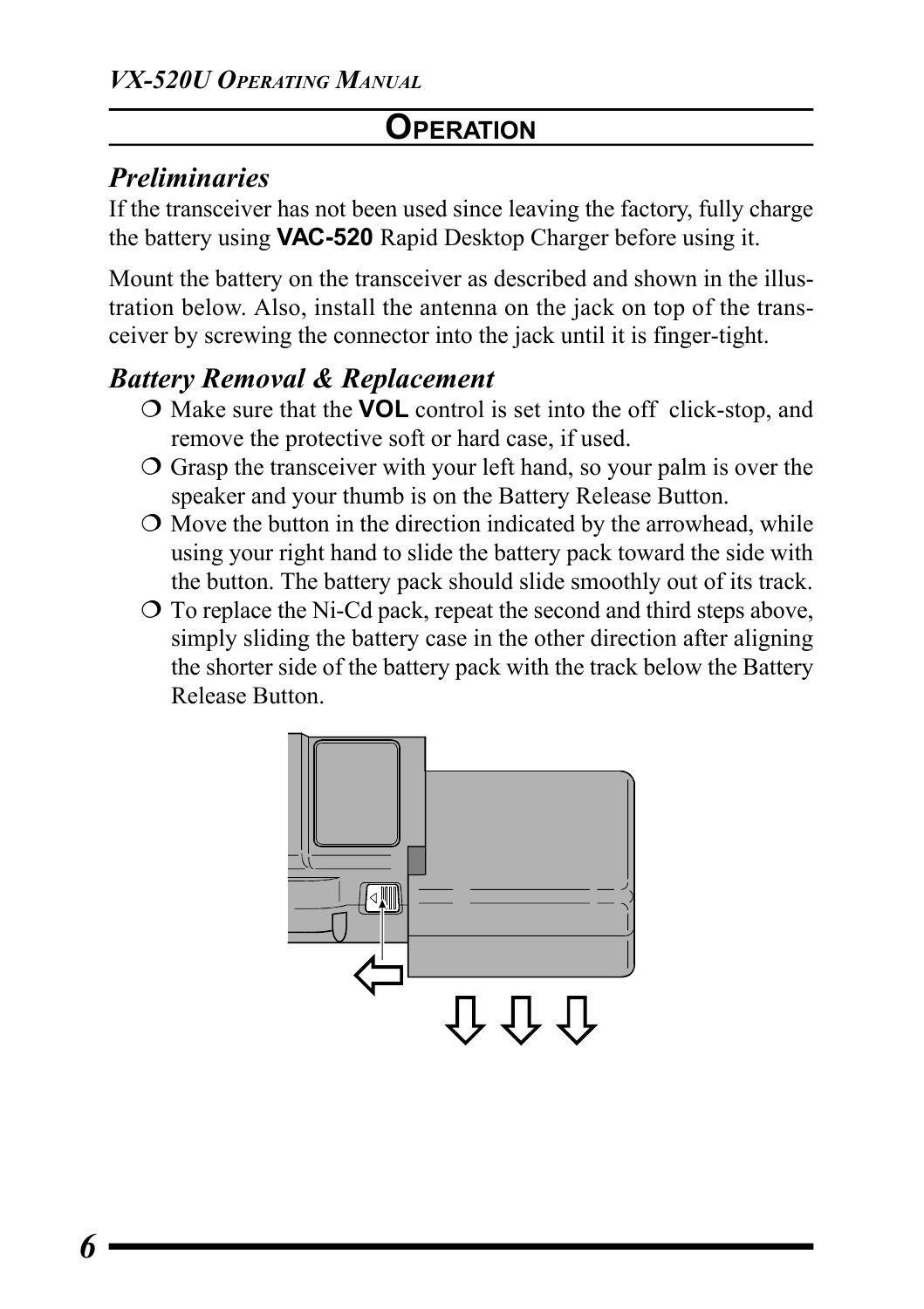#### *Preliminary Steps*

Before operating the transceiver for the first time:

- $\overline{O}$  Charge the battery pack and connect the supplied helical rubber flex antenna to the antenna jack on the top of the transceiver. *Never operate the transceiver without an antenna connected*.
- $\overline{O}$  If you have a Speaker/Mic, we suggest you do not connect it until you are familiar with basic operation.
- ¶ Before proceeding, please review the "*Top & Side Panel Controls*" outline, if you have not already, to familiarize yourself with the functions of the controls.

#### *Basic Operation*

- □ Switch on the transceiver by rotating the **VOL** control clockwise out of the click-stop (a momentary beep will sound). For now, adjust the control to about mid-position (12-o'clock), later you can adjust the level to suit the operating environment.
- □ Switch the **A/B** toggle switch to select the channel group "**A**" or "**B**" for operation, then rotate the **CH** knob to select a channel for operation, the LCD will show the currently selected channel. If "**----**" is displayed, along with a rapid (2 beeps/sec.) beeping tone, the selected channel position is not available for operation.
- □ To transmit, wait until the channel is clear ("**BUSY/TX**" LED off), then press in the **PTT** switch on the side of the transceiver while speaking across the face of the radio. A clear normal voice will provide the best quality transmission. For maximum battery life, select low power output (covered later) whenever possible. During transmission the "**BUSY/TX**" indicator glows red. Release the **PTT** switch to receive.
- $\Box$  To receive weak stations better, try positioning the radio as high and far away from your body as possible, or disable the squelch momentarily by holding the **MON RES** button on the side of the radio for  $> 4$  sec. (until the second low/high beep sounds). With the squelch disabled, the "**BUSY/TX**" indicator will blinks green and channel noise and weak stations can be heard. To quiet the radio again, press the **MON RES** button again momentarily.
- □ When you are done operating, be certain to turn the **VOL** control to the off position to conserve battery life.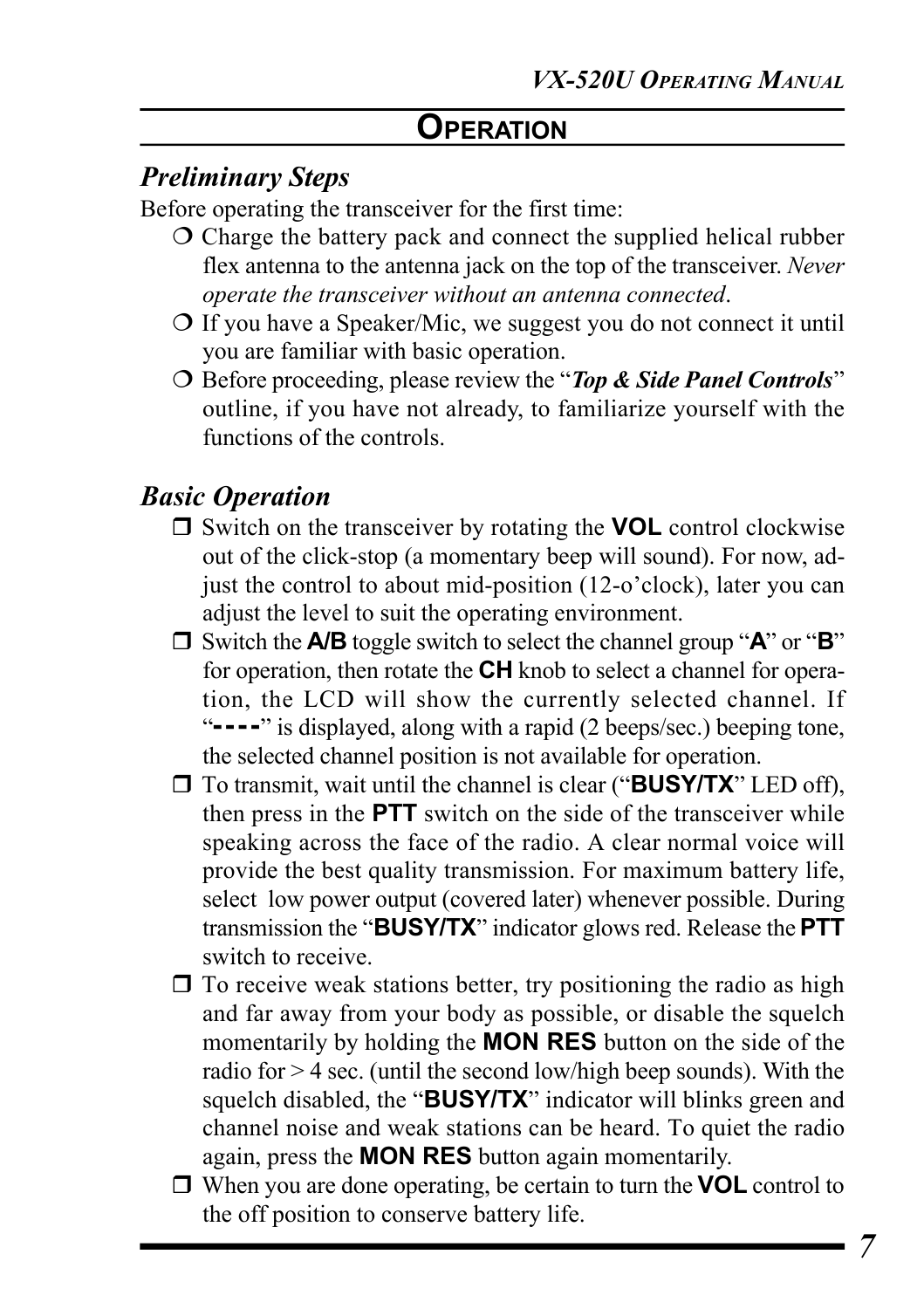#### **An important note about your radio !**

Some of the radio/button functions discussed next will only operate in your radio if so programmed by your dealer, or after the installation of certain internal optional units. In this way, the radio's operation can be simplified and customized specifically for the user according to network requirements. If pressing a button on your radio does not result in the same function described in this manual, or if you are uncertain of the functions your particular radio is configured with, contact your dealer. See "**PRE-PROGRAMMED FUNCTIONS**" on page 13.

#### *Scanning*

Scanning allows you to sequentially check for calls on all or only those channels you select. To start scanning, Pressing and holding the **S/DW** button more than 2 seconds (but less than 4 seconds). A beep then sounds and the display will clear and show "**SCAN**". Scanning will pause when a signal is received, at which time the channel number (or alphanumeric tag) will be displayed. A small "*S*" will be displayed above the channel, indicating the scanner is still active, but paused.

During this pause, you can press the **PTT** switch and talk to the station. Otherwise, scanning will resume a few seconds after the signal is no longer present. While scanning, if you momentarily press the **PTT** switch, operation automatically shifts to a default channel. This default channel can be set to the priority channel (both "*P*" and "*S/DW*" are displayed), lastbusy channel, or home channel, *depending on how your radio was programmed*.

To stop scanning, simply press **S/DW** momentarily again. Operation will return to the channel that was last selected when scanning was activated.

*If enabled by dealer programming*, you may select only the channels you want to scan, and have others skipped-over by performing the following routine.

Turn the radio OFF, then depress the **S/DW** button while turning the radio back ON again. "**PROG**" will momentarily appear on the display, after which it will revert to the currently selected channel (this indicates you are in the programming mode). If user-access is disabled "**INH**" will ap-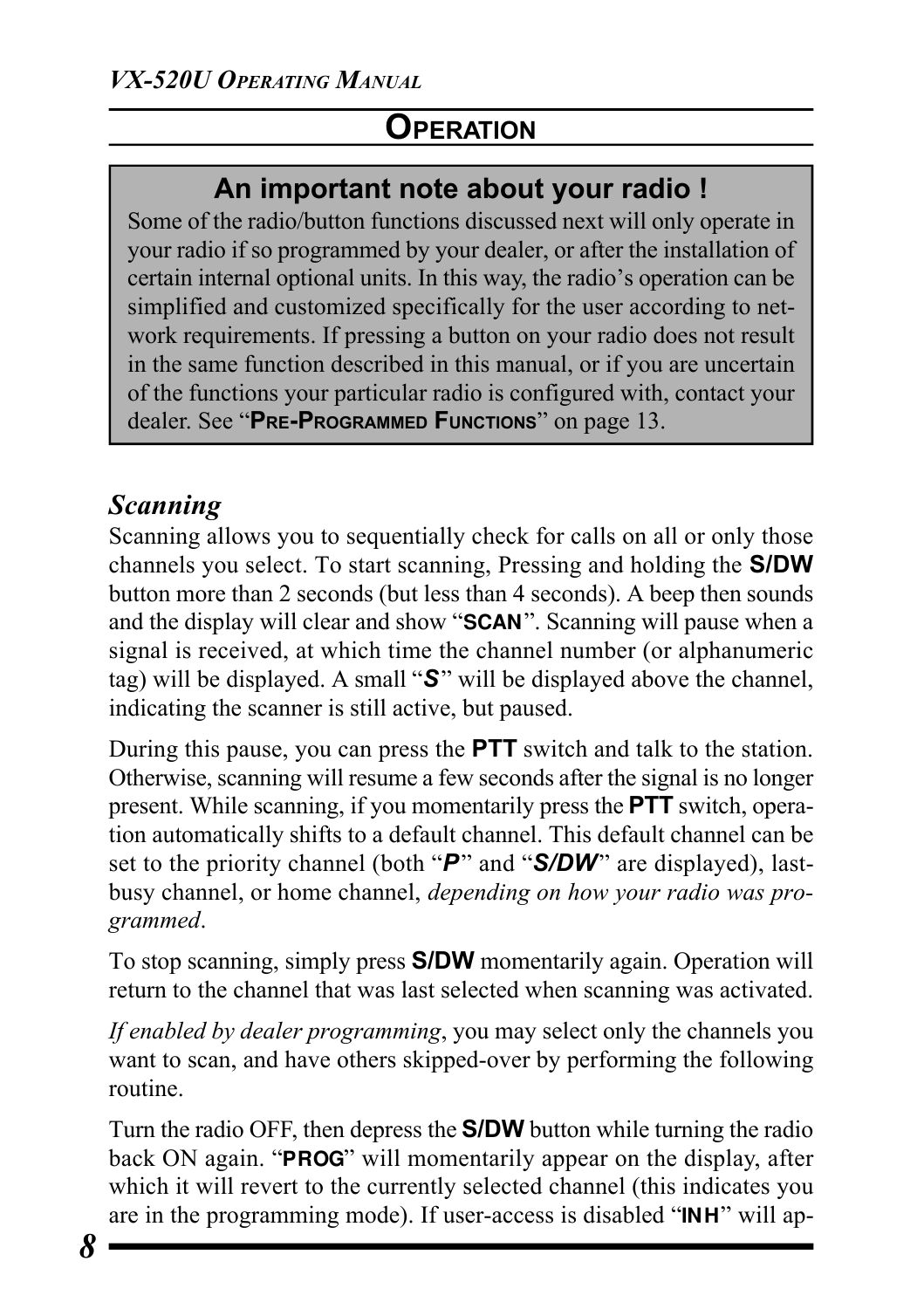pear briefly.

Use the **CH** knob to select a channel, then press the **S/DW** button to enable the channel for scanning ("*E*" will appear in the upper left corner of the LCD). Repeat this process for each channel you want the scanner to check.

To remove a channel from those to be scanned, press **S/DW** again, so that "*E*" no longer appears in the display.

After you have enabled all the channels you want to scan, turn the radio off, then on again to return to normal operation.

#### **Low Battery Power Indication**

When the rechargeable Ni-Cd battery pack voltage reaches a low level, the " $\Box$ " indicator appears at the lower right corner of the LCD, and the "**BUSY/TX**" indicator will blinks red. *Immediately remove the Ni-Cd pack and install a freshly charged battery pack, or insert the radio into the charging stand for a complete recharge cycle*. If you plan to operate your radio for extended periods of time, you may want to keep a spare, fully-charged pack handy.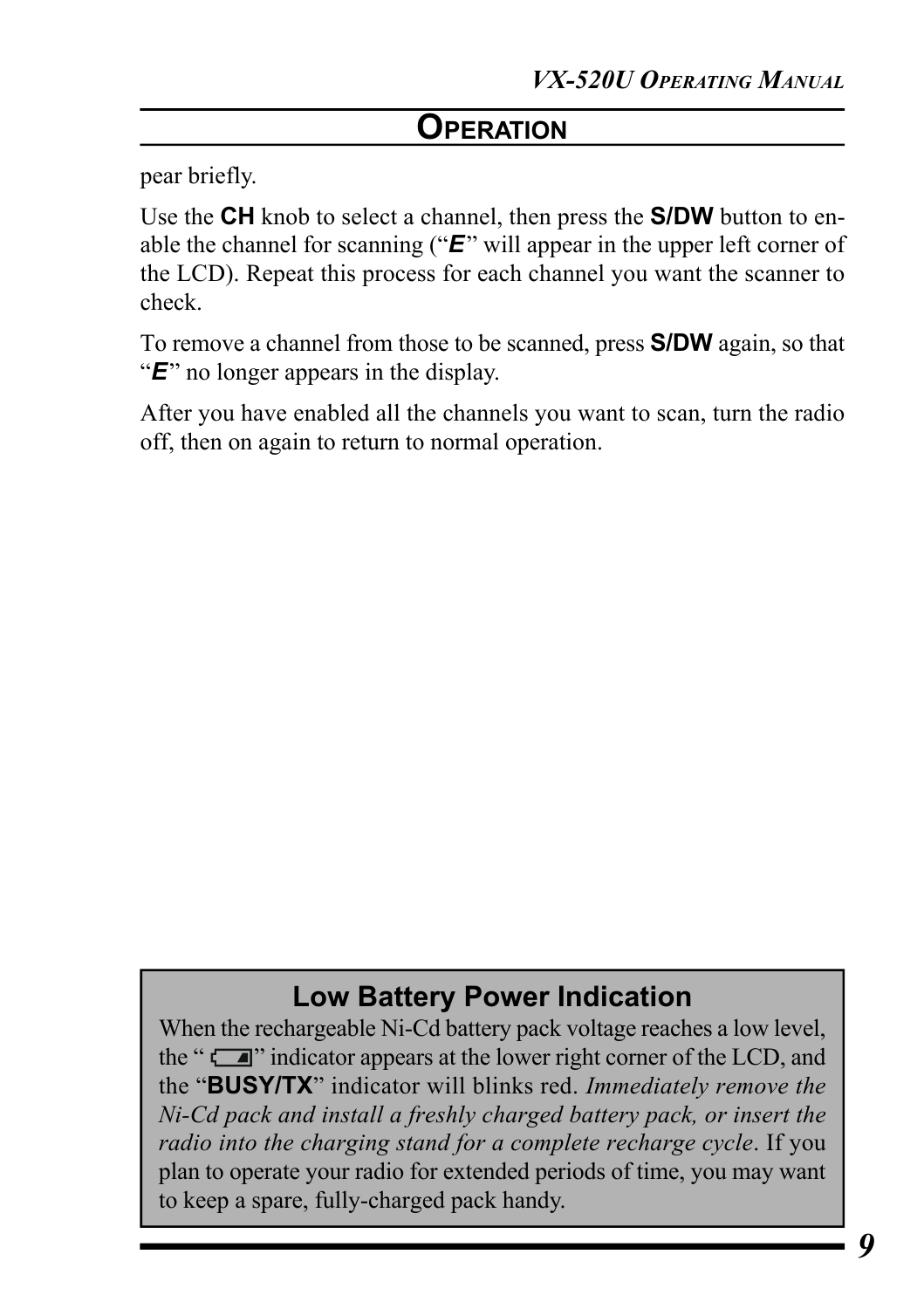# *Priority Scanning*

Priority scanning allows you to scan and monitor channels while the receiver periodically checks for calls on a pre-selected ("priority") channel. You may want to use this feature if you want to scan different channels, but don't want to miss a call for you on a primary dispatch, emergency or tactical frequency. After a call has been received on the priority channel, operation returns to the programmed default channel scheme, as mentioned before. Only *one channel at a time* can be selected as the priority channel.

To assign the priority channel;

- ¶ Turn the radio OFF, then depress the **S/DW** button while turning the radio back ON again. "**PROG**" will momentarily appear on the display, after which it will revert to the currently selected channel (this indicates you are in the programming mode). If user-access is disabled "**INH**" will appear briefly.
- ¶ Use the **CH** knob to select a channel which you wish to assign the priority status, then press and hold in the **S/DW** button more than 1 second. A small " $P$ " will now appear at the top left corner of the display whenever this channel is selected, along with an accompanying "beep".
- $\bigcirc$  If you wish to change the priority status;
	- 1. Delete the priority status by pressing and holding the **S/DW** button more than 1 second.
	- 2. Rotate the **CH** knob to select the new priority channel, then assign the priority status by pressing and holding the **S/DW** button for more than 1 second.
- $\circ$  After you have assigned the priority channel, turn the radio off, then on again to return to normal operation.

When a priority channel has been selected, the scanner will check the priority channel regularly as you scan the other channels. If a signal appears on the priority channel, the scanner will pause and operation will jump to the priority channel. Otherwise, the scanner will pause on active non-priority signals as previously described.

If a call comes in on a non-priority channel that you need to respond to, just press the **PTT** switch while the scanner is paused on that channel. As long as no call comes in on the priority channel, you can send and receive on the other channel: scanning will resume when you finish and the channel clears.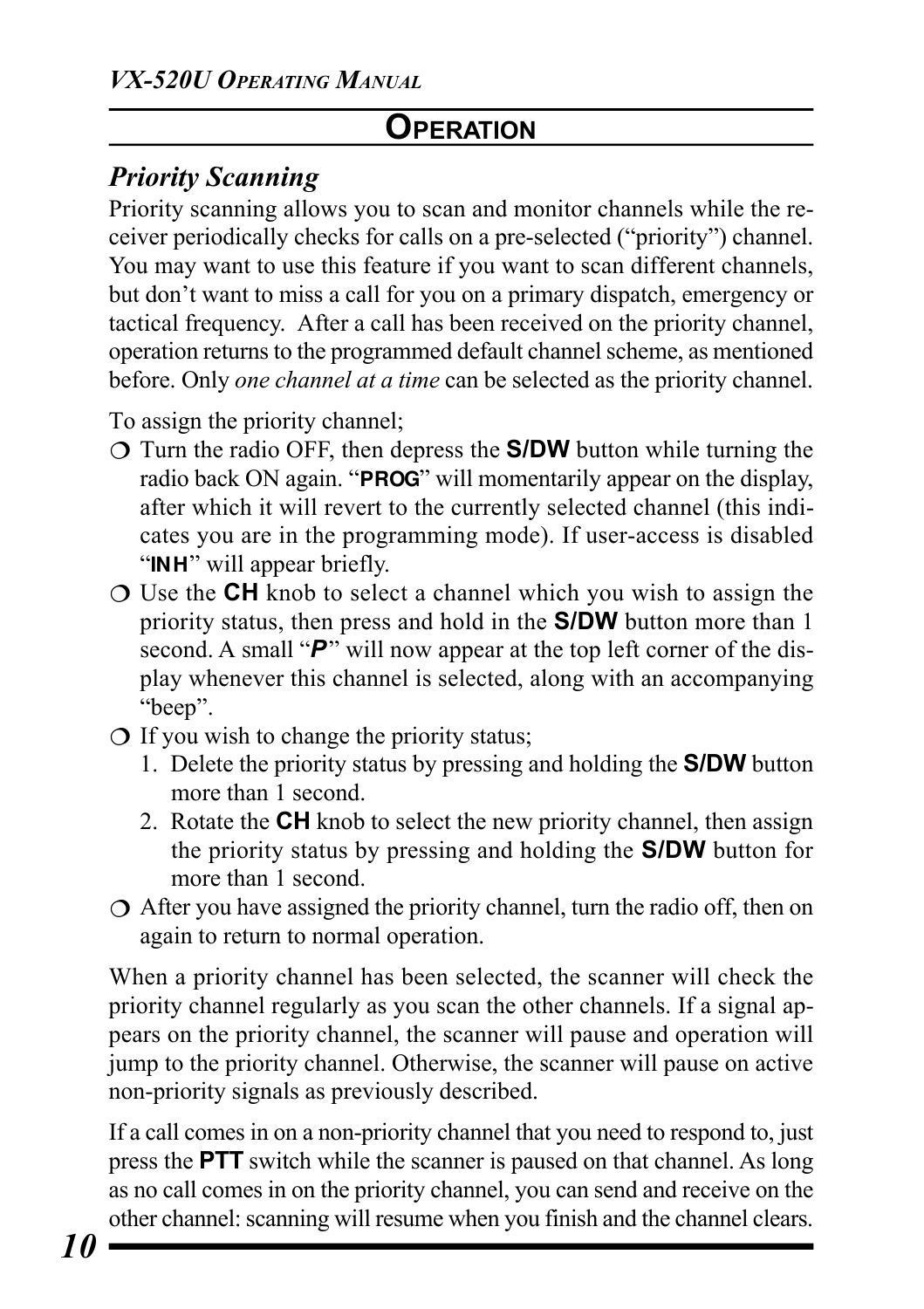## *Dual Watch*

If you need to operate on a non-priority channel while still checking for calls on the priority channel, the Dual Watch feature let's you to do this without using the scanner. When enabled, operation on any selected nonpriority remains normal as before, however, when a signal is received on the priority channel or when you press the **PTT** switch, operation immediately shifts to the priority channel. The rate at which the Dual Watch feature samples the priority channel can be set by the user.

- ¶ To begin Dual Watch operation, first assign a priority channel as described before, then select the non-priority channel you wish to operate on.
- ¶ Press and hold the **S/DW** button until the second beep sounds, "*DW*" (but not "*S*") will appear at the top of the display.
- ¶ To manually shift to the priority channel, press the **PTT** switch. At this time you make transmit, otherwise, if no signal is received within 2 seconds, operation will revert back to the other selected Dual Watch channel.
- ¶ To turn off the Dual Watch Feature, press and hold the **S/DW** button again ("*DW*" will disappear in the display).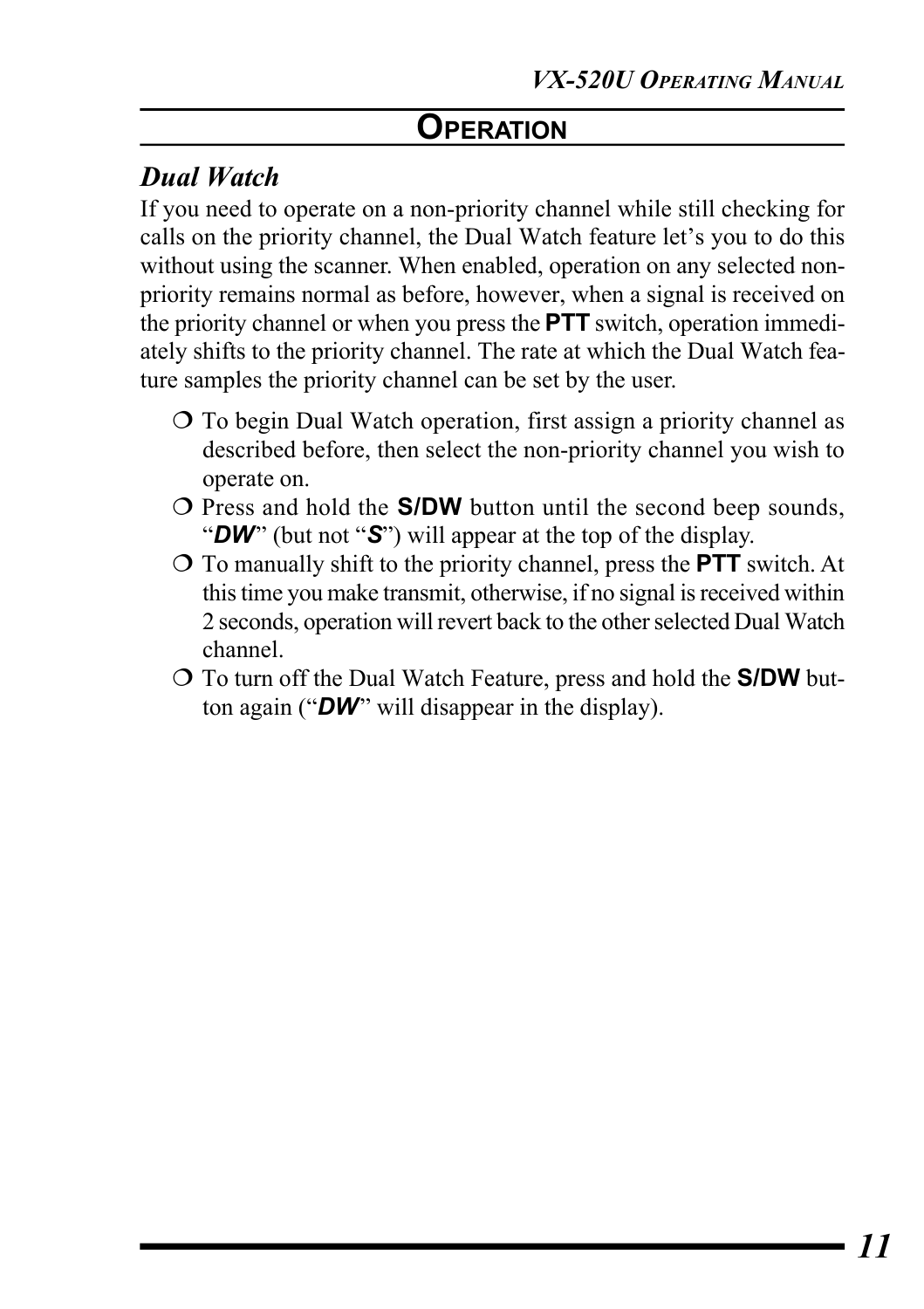# **PRE-PROGRAMMED FUNCTIONS**

The function selected by pressing and holding the **DISP** button more than 2 seconds (but less than 4 seconds) can be customized by dealer programming and your network requirements. A brief explanation of available functions is provided below. However, contact your dealer for details on their use and operation.

# *Low Transmit Power*

This reduces the power output of your radio to approximately one watt to conserve battery life, and when full power is not needed to maintain reliable communications. "*LO*" will be displayed at the upper right corner when enabled.

# *Alpha Tag*

This displays an alpha-numeric channel name, usually describing the channel, rather than merely displaying a channel number. These may be programmed to assist you in recognizing channels by name, rather than by memorizing channel numbers and their assignments.

# *Talk Around*

This feature enables simplex operation on semi-duplex channels: the transmit frequency becomes the same as the receive frequency (regardless of any programmed offset for the channel).

*Note*: This feature has no effect on simplex channels.

# *Optional Accessory*

#### **Voice Encryption** (**FVP-22**):

When installed, pressing and holding this button more than 2 seconds (but less than 4 seconds) will turn on the optional voice encryption unit for privacy during communications.

#### **ENI (Emergency Numbering Identification) Unit** (**FTE-19**):

When installed, pressing and holding this button more than 2 seconds (but less than 4 seconds) will turn on the optional ENI Unit, then *within 1/2 second*, press this button again to transmit the ENI signal.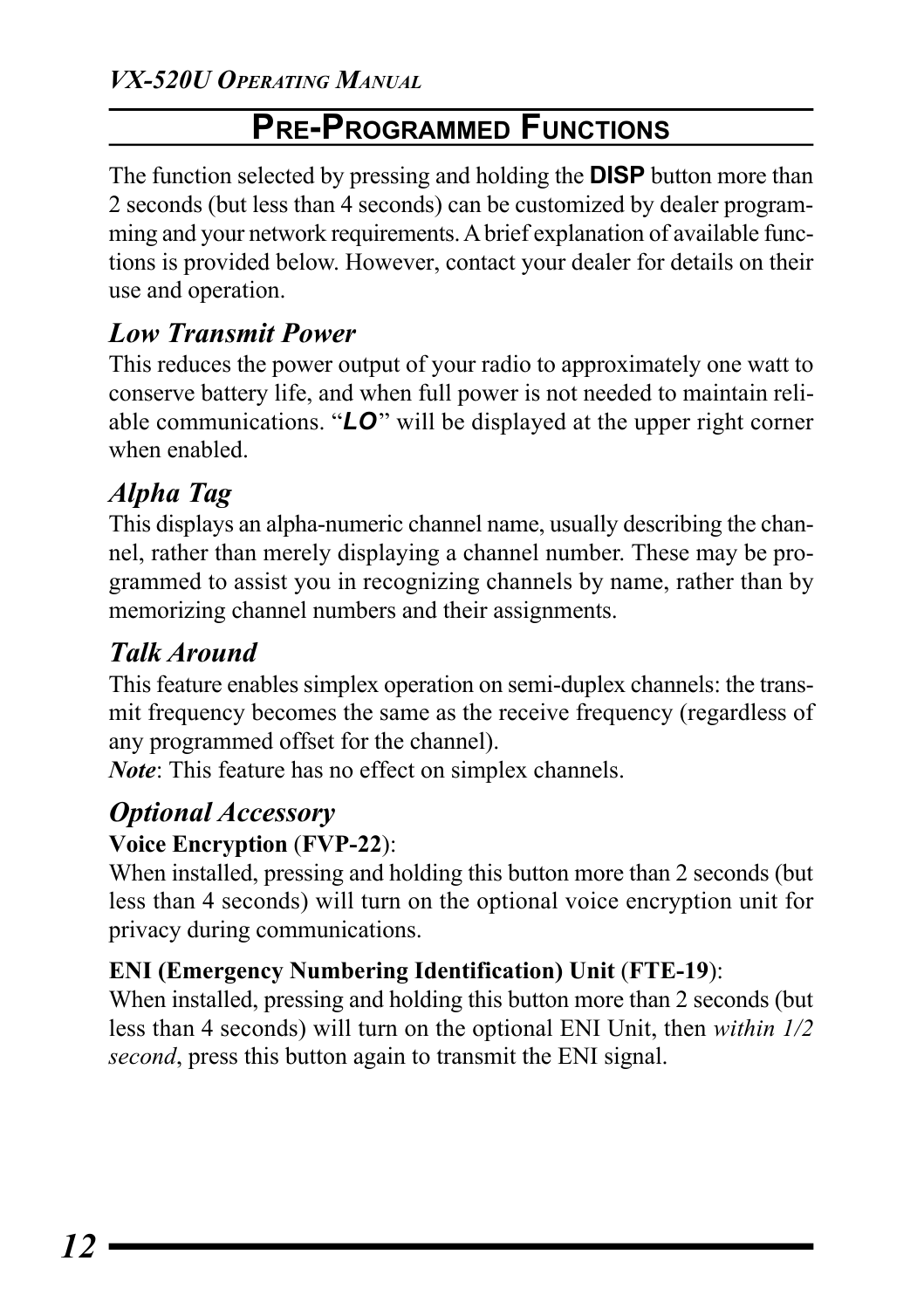# **BUTTON FUNCTIONS**

As mentioned before, button functions can be customized by programming from your Vertex Standard dealer to meet your communications/ network requirements. Some features may require the purchase and installation of optional internal accessories for operation. The table below illustrates the possible Top-panel button programming combinations. Functions are explained on the previous page "**PRE-PROGRAMMED FUNCTIONS**." For further details contact your nearest Vertex Standard dealer. For future reference, check the box next to the function that has been assigned to the button on your particular radio, and keep it handy.

|                              | <b>Press and Hold</b><br>$(2 seconds)$                                                                                   |                                          | <b>Press and Hold</b><br>$($ > 4 seconds)                                   |                                                                                                                     |
|------------------------------|--------------------------------------------------------------------------------------------------------------------------|------------------------------------------|-----------------------------------------------------------------------------|---------------------------------------------------------------------------------------------------------------------|
| <b>DISP</b><br><b>Button</b> | <b>THI/LOW TX Power</b><br>$\Box$ Alpha Taq<br>□ Talk Around<br>□ Accessory (Voice Encryption)<br>$\Box$ Accessory (ENI) |                                          | Toggles the Top Panel LCD<br>display between normal and<br>inverted readout |                                                                                                                     |
|                              | <b>Press and Hold</b><br>$(< 2$ second)                                                                                  | <b>Press and Hold</b><br>$($ > 4 second) |                                                                             | <b>Press and Hold</b><br>while Power-on                                                                             |
| <b>S/DW</b><br><b>Button</b> | Starts/Stops<br><b>Channel Scanning</b>                                                                                  | Starts/Stops<br>Dual-Watch<br>Feature    |                                                                             | 1) User-selectable<br>channel scanning<br>programming (if enabled)<br>2) Priority channel<br>assigning (if enabled) |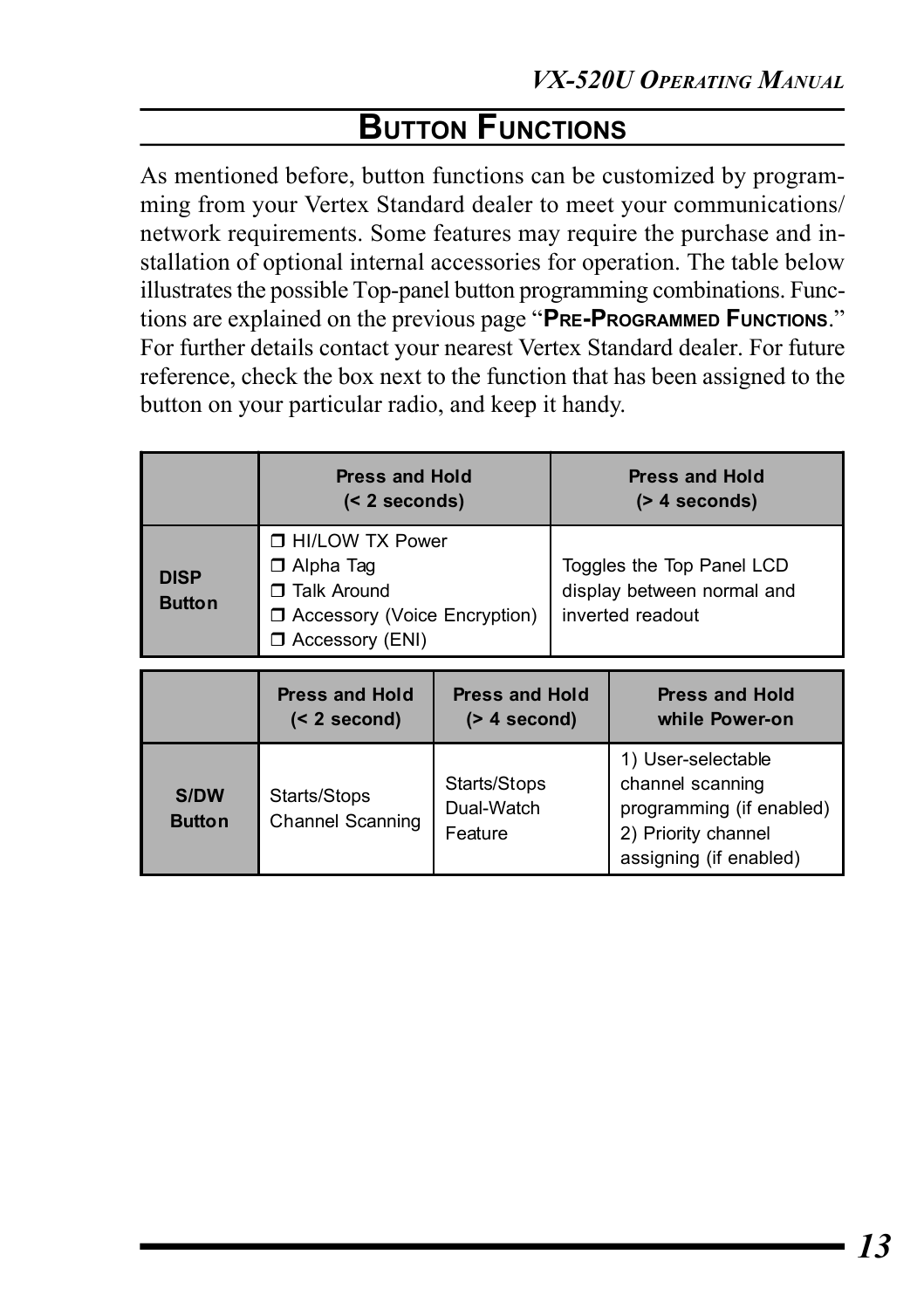# **CUSTOM SETTINGS**

Below is a table of radio features that can be customized by dealer programming. To change a feature as your requirements change, contact your Vertex Standard dealer. For future reference, check the box next to the option that has been programmed in your particular radio, and keep it handy.

| Feature                      | Options                                                    | Explanation                                                                                                                                                                                                   |
|------------------------------|------------------------------------------------------------|---------------------------------------------------------------------------------------------------------------------------------------------------------------------------------------------------------------|
| Channel<br>Scan              | $\Box$ Fnabled<br>$\Box$ Disabled                          | Channel scanning can be disabled<br>completely for systems not requiring this<br>feature.                                                                                                                     |
| Scan-Stop<br>Resume          | $\Box$ 5-seconds<br>$\Box$ Carrier                         | In the 5-seconds mode, scanning pauses<br>on a busy channel for 5 seconds, then<br>resumes.<br>In the Carrier mode, scanning pauses and<br>remains on a busy channel until the<br>station stops transmitting. |
| User-Scan<br>Program         | $\Box$ Fnabled<br>□ Disabled                               | If enabled, the user can program which<br>channels are to be scanned; otherwise,<br>dealer-programmable only.                                                                                                 |
| Dual<br>Watch                | $\Box$ Fnabled<br>$\Box$ Disabled                          | Dual-Watch can be disabled completely for<br>systems not requiring this feature.                                                                                                                              |
| Channel<br>after PTT         | $\Box$ Priority Ch.<br>$\Box$ Home Ch.<br>$\Box$ Last-Busy | If the PTT is pressed during scanning,<br>determines which default channel the radio<br>returns to: the selected Priority Channel,<br>a designated "Home" Channel, or the<br>channel that was last-busy.      |
| Monitor                      | $\Box$ Enabled<br>□ Disabled                               | Enable/Disable the side-panel MON RES<br>button (See pages $6, 8, 9$ ).                                                                                                                                       |
| <b>DISP</b><br><b>Button</b> | See Table                                                  | Flexible dealer-programming as outlined in<br>the table on the previous page.                                                                                                                                 |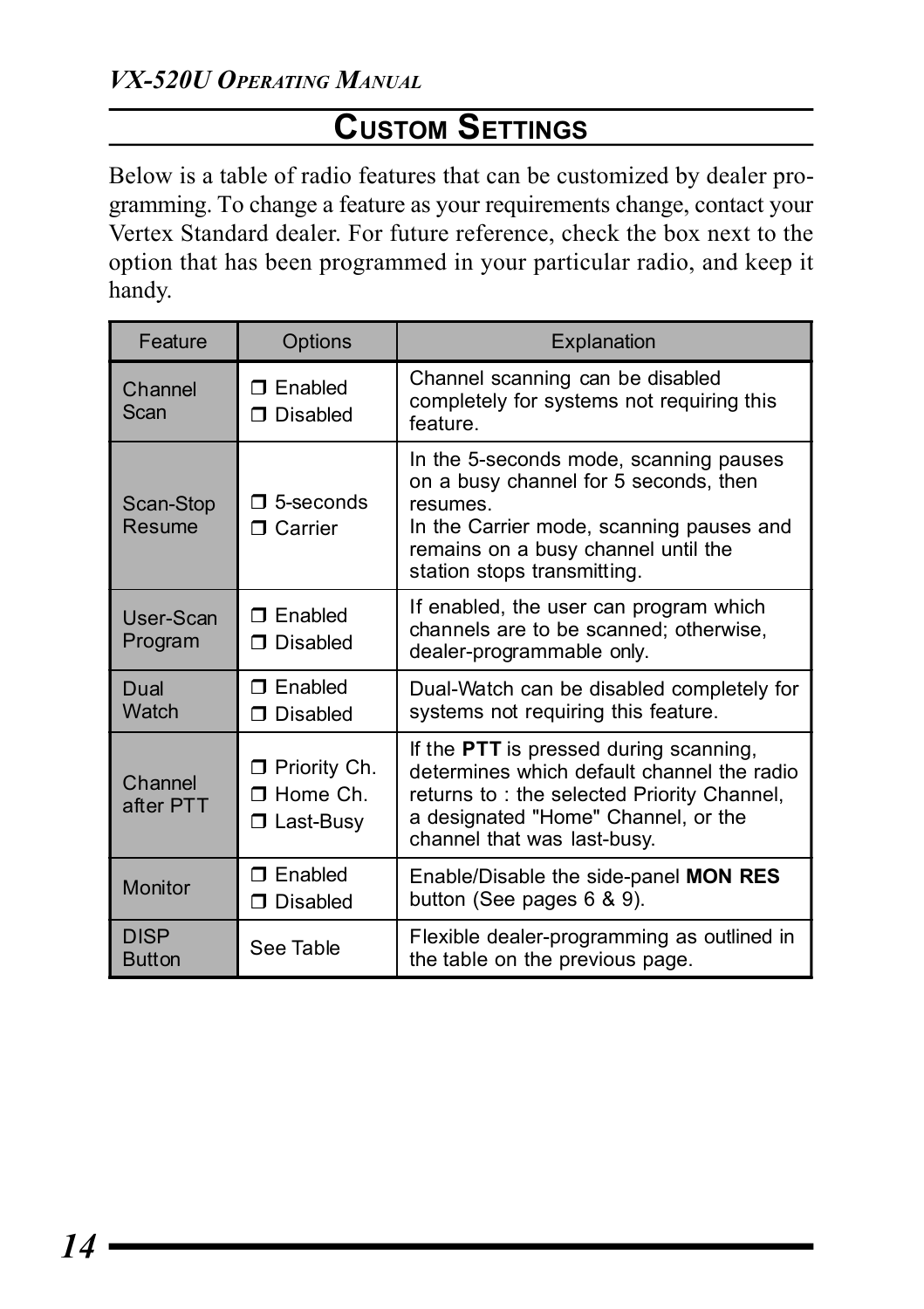# **INSTALLING CHANNEL-STOPS**

To simplify operation and prevent selection of unprogrammed/unused channels or channel groups, tiny metal inserts or "stops" can be inserted into the top panel beneath the **CH** selector knob. A tiny tab protruding from beneath the skirt of the **CH** knob engages the stop(s) as it is turned, preventing further rotation.

To insert a stop, rotate the **CH** knob to the channel "**1**" position and use the Allen wrench to *loosen* the setscrew locate the **CH** knob, then pull off the **CH** knob. Insert the stops firmly into the appropriate slot(s) for the desired channels, using a pair of tweezers or fine needle-nose pliers, according to the drawing below. For example, to limit **CH** selection to channels 1 - 4, insert one metal stop at the slot 15 (Low channel edge "channel 1" *minus* "two position"), and the other at the slot 3 (High channel edge "channel 4" *minus* "one position"). When done, press the **CH** selector knob back on the shaft, align the indicator of the **CH** knob to channel "**1**," then tighten the setscrew.

*Note*: The use of mechanical stops should not be used or relied upon as the sole means to prevent selection or transmission on an invalid or unauthorized channel. Channels should be locked-out or TX-inhibited via programming by your Vertex Standard dealer, and stops inserted as a operating convenience to you and your network users.

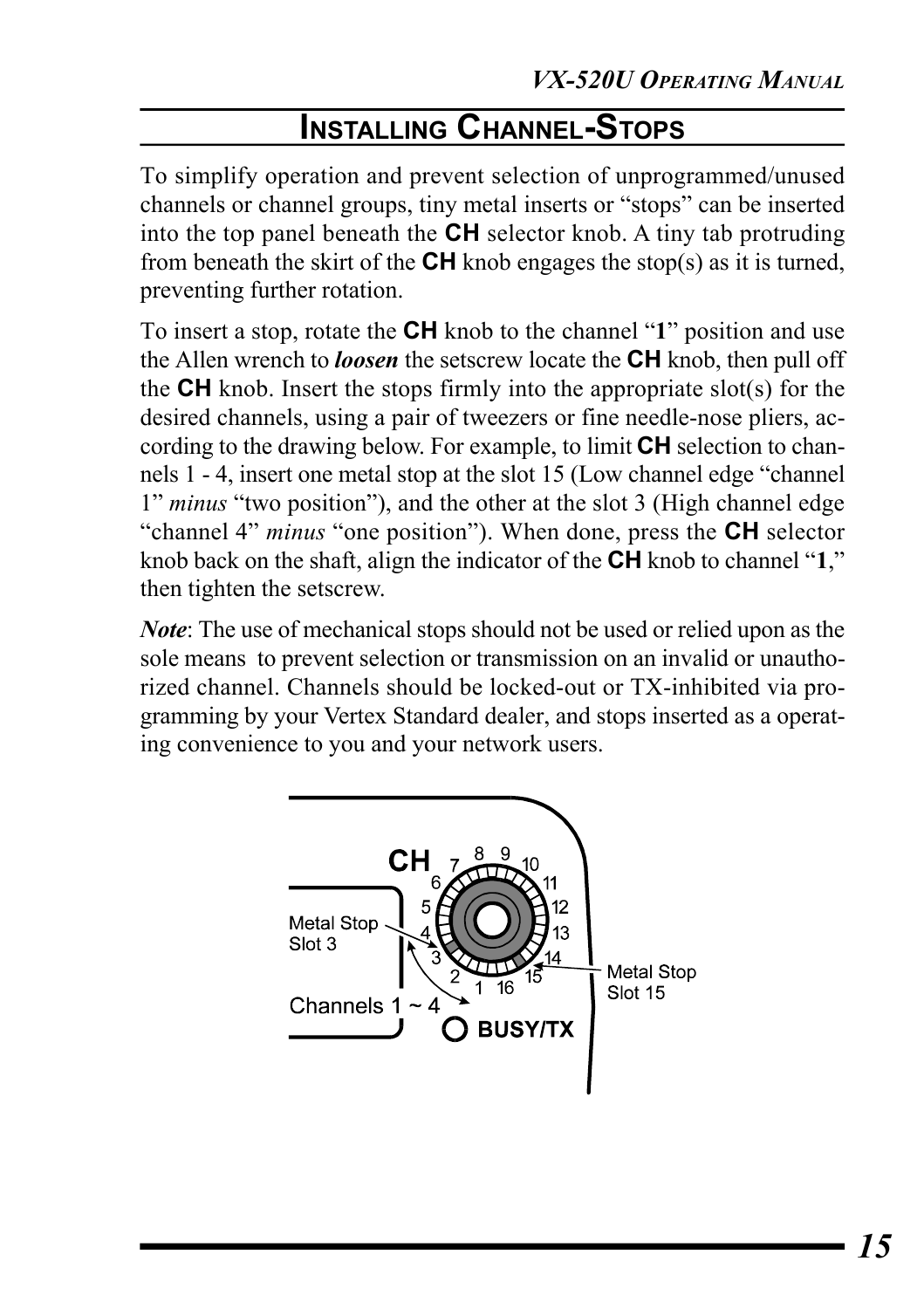# **UNDERSTANDING RADIO WAVES**

Radio waves travel from one point to another by several different means. The general term for these methods of wave travel is "propagation". You may know that "shortwave" signals can be propagated over distances of several thousand miles by reflection off of the upper regions of the atmosphere.

Your hand-held transceiver, on the other hand, operates on the so-called UHF (Ultra-High Frequency) band. On this band, radio waves usually do not reflect off of the atmosphere. Instead, the radio waves behave almost as light: they travel in a straight line, and when they meet a building or obstruction, they go no further in that direction.

Therefore, it is important that you be as high and free from obstructions as possible to cover the greatest distance when using your radio. If you operate from inside a car or building, any metal around you can absorb much of the signal, both transmitted and received. Coverage may therefore be very poor under those conditions. However, if you must operate from indoors, moving next to a window will improve communications.

In view of the factors just discussed, you can easily see the potential benefit of holding the radio up high near your mouth while transmitting. In this way the antenna is high and clear, and coverage is best.

On final note regarding propagation is useful in improving coverage. Because radio waves at UHF are similar to light waves, they do reflect, to varying degrees, off of hills, buildings, and the like. In a crowded urban area, with many close buildings close together, many reflections may occur, and interfere with one another, causing variations in signal strength at different locations.

Therefore, if a signal is weak and you walk a few feet in any direction, recep-

tion may suddenly become clear, because a particular reflection path may become dominant. Reflections are frequently useful, as they can allow for communications between two stations over a highly obstructed path.

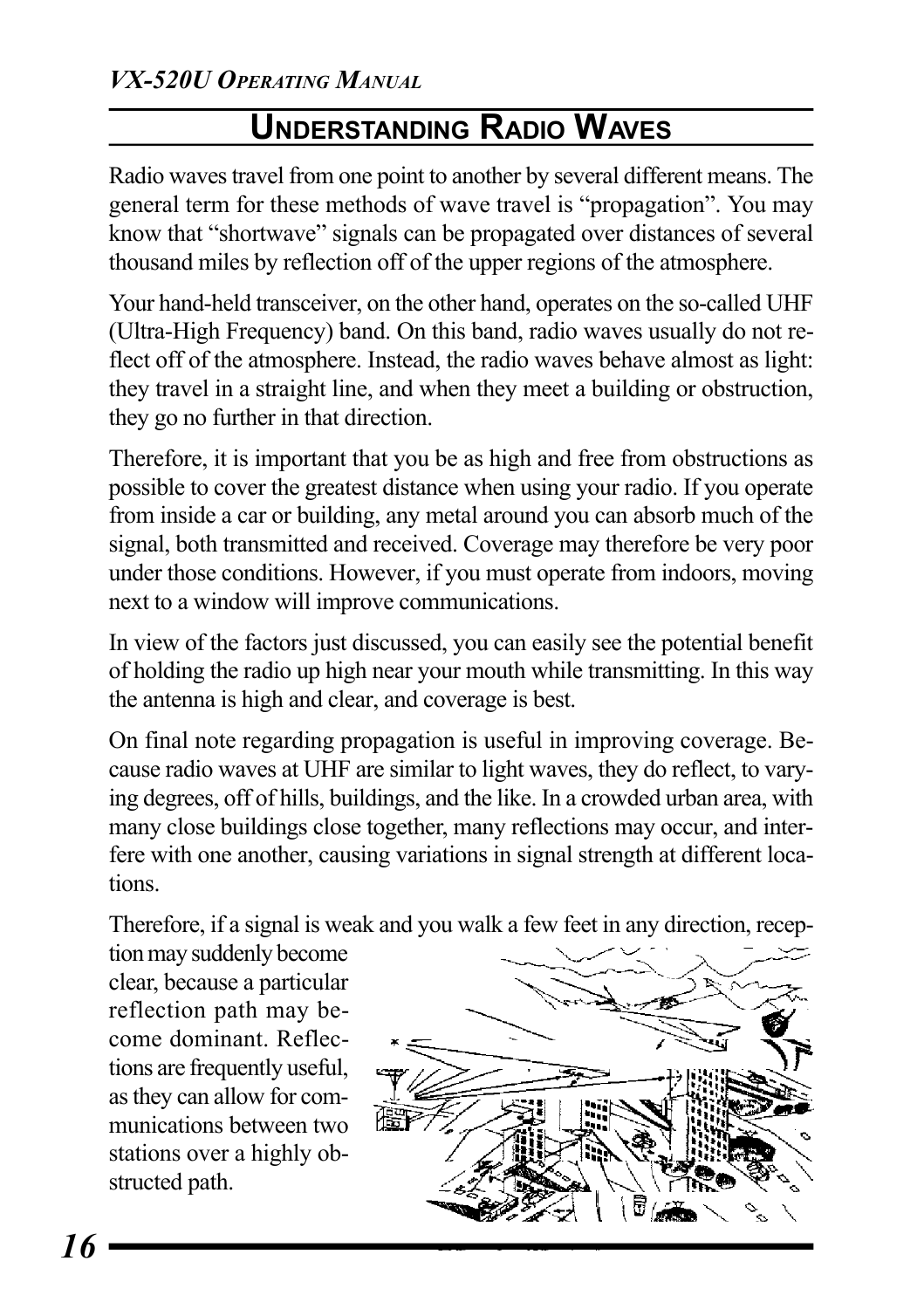# **ACCESSORIES & OPTIONS**

| <b>MH-45E2B</b>   | Speaker/Microphone                             |  |  |
|-------------------|------------------------------------------------|--|--|
| FNB-29A           | 7.2 V/1700 mAh Ni-Cd Battery Pack              |  |  |
| <b>FNB-29AL</b>   | 7.2 V/1700 mAh Ni-Cd Battery Pack (Long Size)  |  |  |
| <b>FNB-29AIS</b>  | 7.2 V/1700 mAh Ni-Cd Battery Pack              |  |  |
|                   | (Intrinsically Safe Battery)                   |  |  |
| <b>FNB-29ALIS</b> | 7.2 V/1700 mAh Ni-Cd Battery Pack              |  |  |
|                   | (Intrinsically Safe Battery: Long Size)        |  |  |
| <b>VAC-520B</b>   | Rapid Desktop Charger (120 VAC)                |  |  |
| <b>VAC-520C</b>   | Rapid Desktop Charger (240 VAC)                |  |  |
| <b>VAC-6520</b>   | Rapid 6-Unit Multi Charger                     |  |  |
| <b>CD-10</b>      | Rapid Vehicular Charger                        |  |  |
| VCM-1             | Mobile Mounting Bracket for VAC-520            |  |  |
| <b>CS-500B</b>    | Overnight Desktop Charger (120 VAC)            |  |  |
| <b>CS-500C</b>    | Overnight Desktop Charger (240 VAC)            |  |  |
| <b>FBA-19</b>     | 6 AA Size Battery Case                         |  |  |
| <b>FVP-22</b>     | <b>Encryption Unit</b>                         |  |  |
| $F2D-5A/B$        | Two-Tone Sequential Decoder                    |  |  |
| FTT-7D            | DTMF Keypad Tone Generator w/Decoder           |  |  |
| <b>VPL-1D</b>     | Radio to Computer Programming Cable w/Software |  |  |
| <b>VTP-20</b>     | VX-Trunk II VX-Trunking Portable Logic Board   |  |  |
| <b>CLIP-4</b>     | Belt Clip                                      |  |  |
| SBC-1             | Swivel Belt Adaptor (Requires LCS-2)           |  |  |
| $CN-1A$           | Antenna Jack Test Connector (Stud to BNC)      |  |  |
| <b>CSC-500</b>    | Cordura Soft Case (for VX-520U with FNB-29A)   |  |  |
| <b>LCC-500</b>    | Leather Case (for VX-520U with FNB-29A)        |  |  |
| LCS-2             | Swivel Belt Attachment for LCC-500             |  |  |

This device complies with Part 15 of the FCC rules. Operation is subject to the condition that this device does not cause harmful interference.